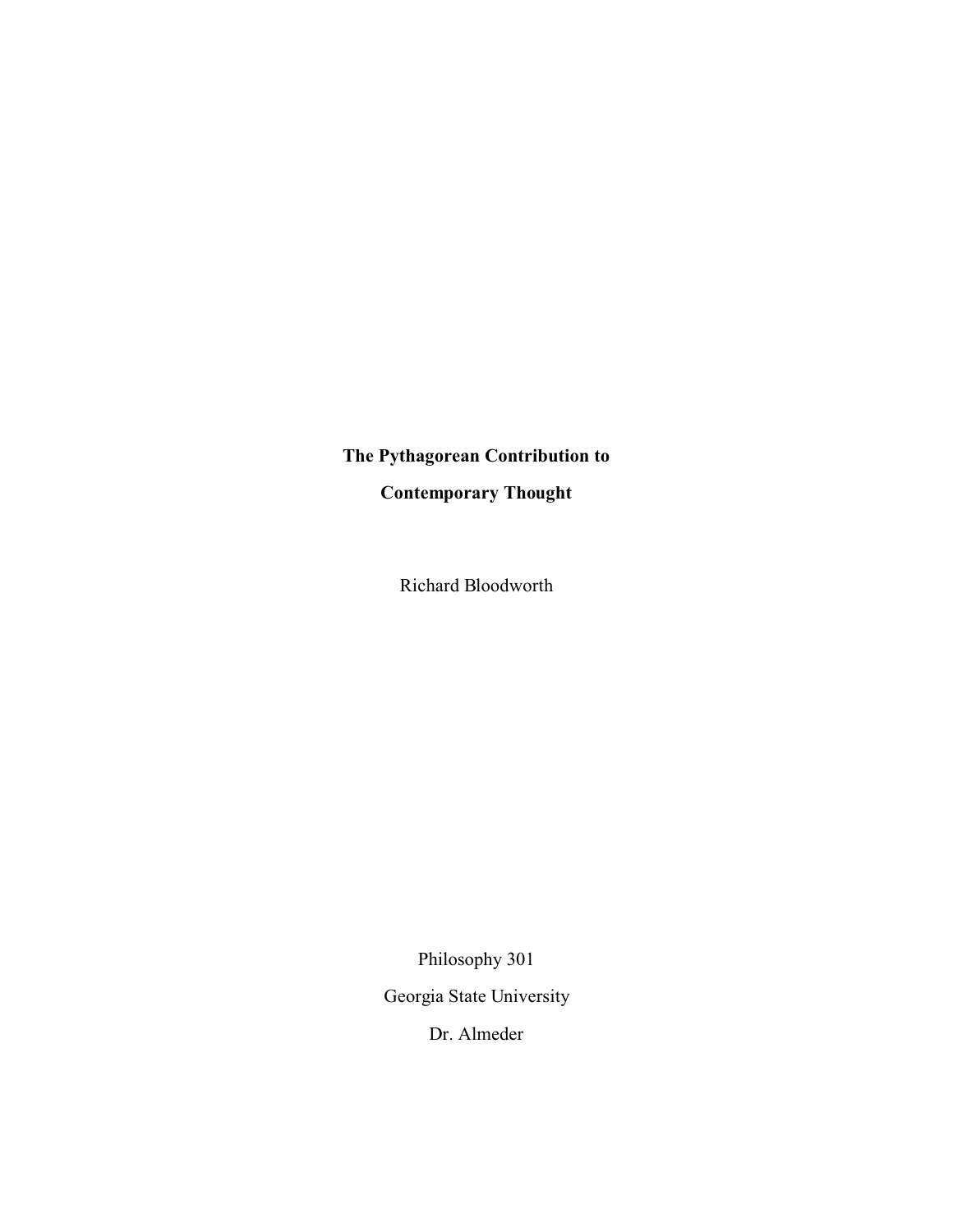## The Pythagorean Contribution to Contemporary Thought

Science began with Pythagoreanism. The secretive sect "worshiped" the concept of numbers and believed that the universe is ultimately describable in mathematical terms. Pythagoras, a Greek philosopher (569-668 B.C.) and father of the exact sciences and founder of the group, combined mysticism and mathematics in the formulation of his philosophical system which stressed the study of the unchangeable elements in nature and society.

The basic tenets of Pythagoreanism included the following beliefs: 1) reality is mathematically describable, 2) the practice of philosophy can cleanse the soul, 3) the soul has potential to transcend the earthly plane and unite with the ideal, 4) the use of symbols and the concept of the harmony of the spheres, or the cosmos, 5) the Pythagorean theorem 6) the observance of secrecy concerning proceedings and loyalty to the sect. This paper will concentrate on the mathematical aspect of Pythagoreanism.

Pythagoreanism preceded most of the major philosophical movements and its influence is evident in their doctrines. The Platonic contemplation of the forms is borrowed from the Pythagorean idea of transcendence through mathematical or philosophical thought or speculation. The mystic, irrational, or artistic side of Pythagoreanism complements the factual, rational, or scientific side, combining and uniting the opposites. Intuition and observation, the beginning of the scientific method of hypothesis, experimentation, and observation of results, con be traced in origin to Pythagoreanism. Copernicus acknowledged his debt to Pythagoreanism in his development of the heliocentric model of the solar system which had its origin in Pythagorean thought and Galileo was considered was considered a Pythagorean. The interrelationship of subjectivity and objectivity used in determining the basic cosmic substance(s) and their doctrine of opposites helped form their and our view of the world. They were also among the first thinkers to think of the Earth as spherical.

Religious or unscientific concepts such as the transmigration of the soul figured in their belief system at he mystic end of their spectrum of beliefs balancing against the arithmetic calculation at the other end of the spectrum. Rationalism and irrationalism, the scientific and the mystical, and the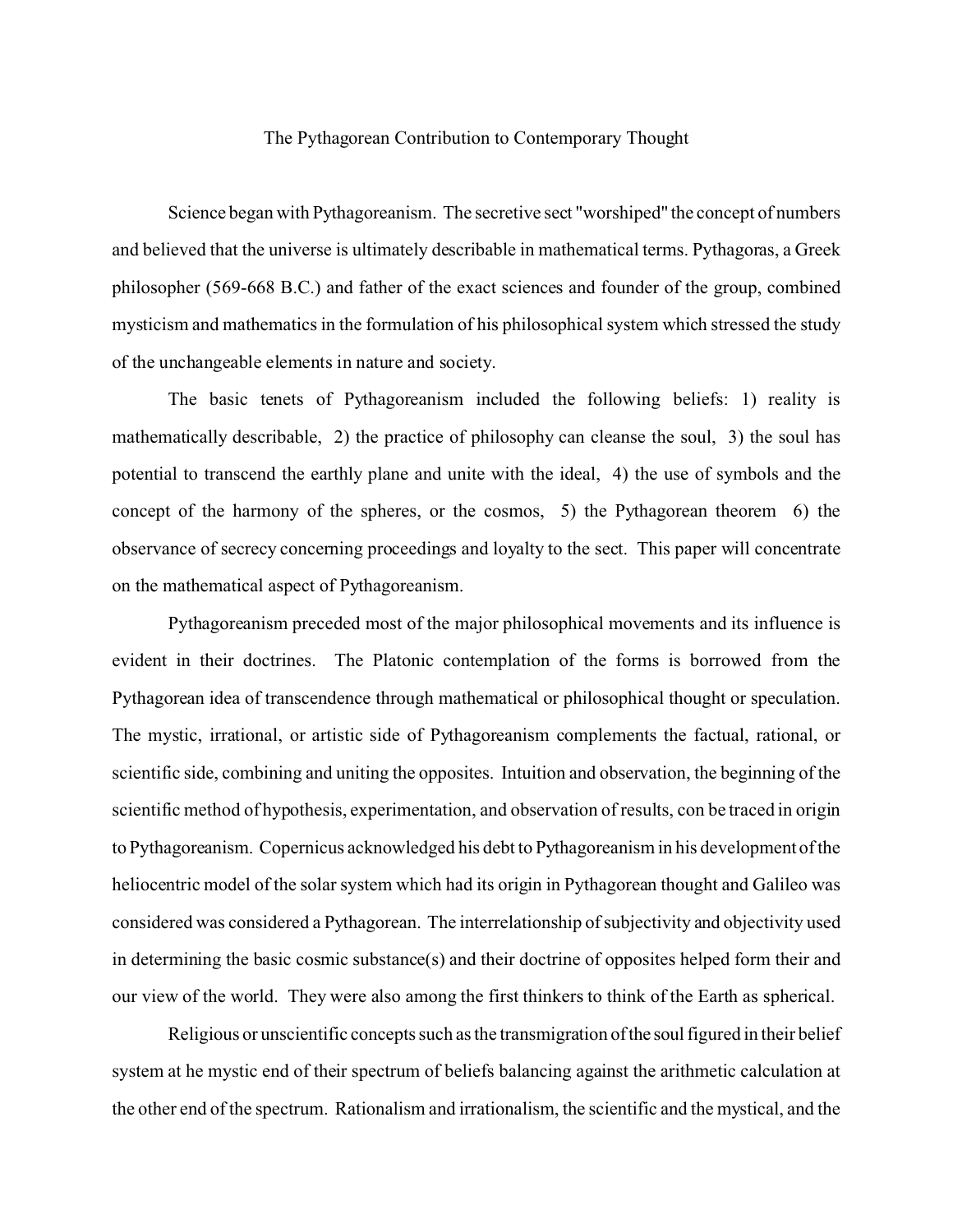humanist subjective side combined with the analytic objective side of the yin and yang life of reality all combine to form the components of Pythagoreanism.

Since we live in a regulated, ordered, numbered world we owe much of our intellectual and cultural heritage to the beliefs of the Pythagoreans and their view of a mathematically describable universe suggesting the idea of an ordered cosmos. "In any particular theory there is only as much real science as there is mathematics" (Morris Kline quoting Immanuel Kant *Mathematics: the Loss of Certainty*; New York; Oxford University Press, 1980, p.50). That the universe and its contents is measurable is the basis of the exact sciences and the parent or them all is mathematics, the Platonic and Euclidean contemplation of pure forms. The Ionian doctrine of the opposites encompasses the entirety of life and arithmetically includes the concept of positive and negative numbers. The Pythagorean idea of the limited and the unlimited is a precursor to Isaac Newton's calculus and is represented by odd and even numbers respectively. Arithmetic, geometry, music theory, physics, and astronomy all grew from the seeds planted by the Pythagoreans. Architects, Leon Battista Alberti specifically, expressed their debt to and gratitude of the geometric concepts of the Pythagoreans. Our dependence on computers, accounting procedures, and economic theory from capitalism to Marxism all rely on our knowledge of mathematical systems, mathematics being the most fundamental branch of human knowledge.

Pythagoreanism, although it is based on abstract numerical and spiritual concepts, began as a fraternal order, a secret sect of strictly observed organizational rules similar to a monastery. Like the doctrines of Socrates, Pythagoras' information was transmitted orally and one source said he forbade his followers from writing thoughts (calling to mind Great Britain's unwritten constitution). Pythagoras, who was born in Samos in 569 B.C., studied cosmography, physics, mathematics, and philosophy from Anaximander and Thales (who was 90 years at the time) and refined and modified their concepts and also lived in Egypt for 21 years. He excelled in philosophy, mysticism, geometry, musical composition, and astronomy and was considered by many to be the Newton and Galileo of his era. One of his students who was expelled from his academy for being unworthy later gained control of the democratic party in Kroton where the school was located and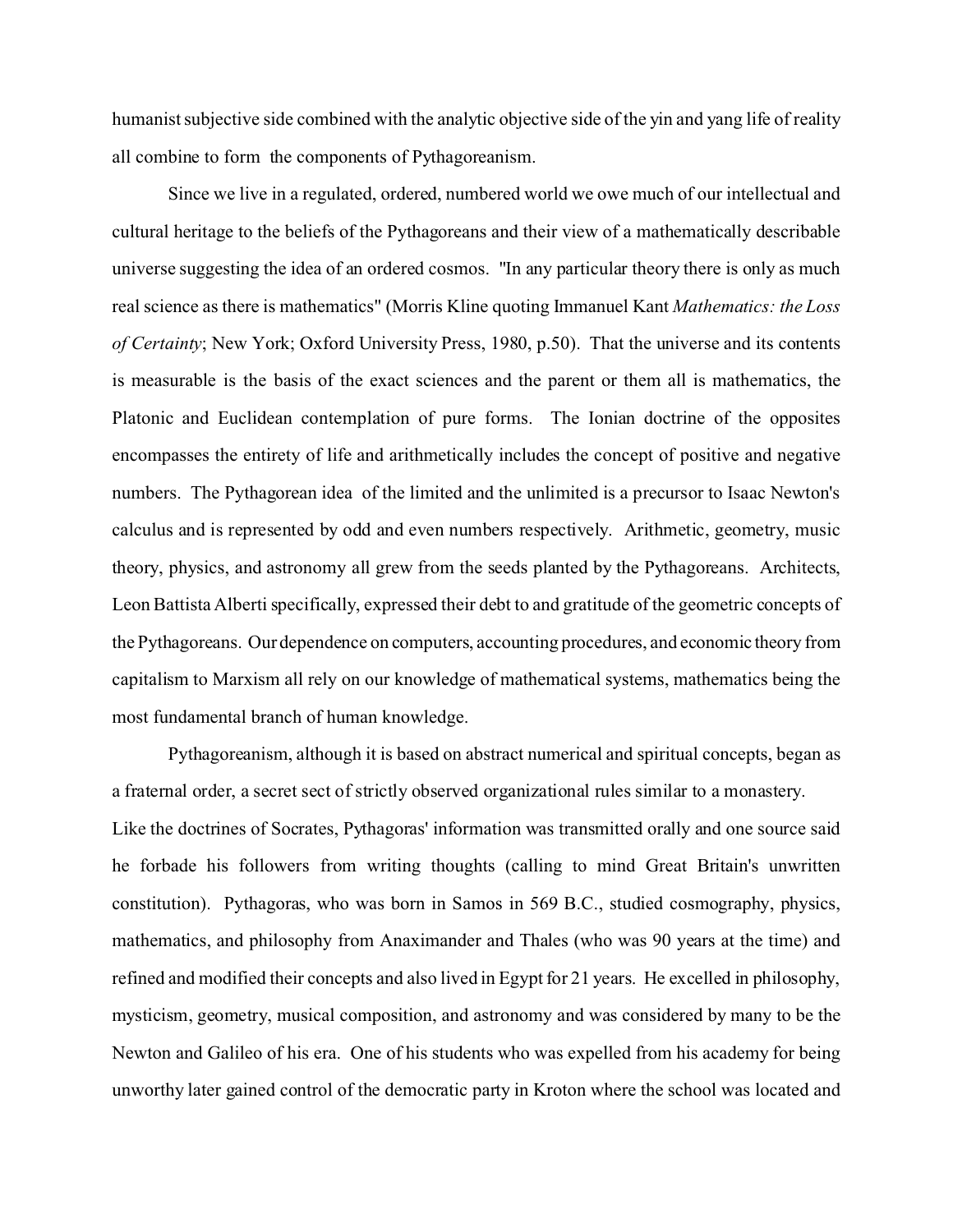through political maneuvering caused the dissolution of Pythagoras' organization. Pythagoras was exiled to Tarentum where he lived for another sixteen years. He was again exiled at 95 years of age.

After the death of the mystic, scientist, and aristocratic statesman (Pythagoras), Archytas of Tarentum, who lived around 400 B.C., took over the helm of the Pythagorean school. He was a contemporary of Plato and is credited with dividing numbers into odd, even, even times odd, odd times odd, prime and composite, perfect, friendly, linear, triangular, etc. A point was "unity in position" which brings to mind the concept of singularity of astronomy's Big Bang theory of cosmological beginnings. Like the Platonists, of whom they were contemporaries, they separated the world of ideas from the world of material objects.

The mystic side of Pythagoreanism arose from the fact that the "school" began as a religious brotherhood. Like the Orphic counterpart that attempts to purify the soul of the believer in order for him to escape the "wheel of birth" and the cycle of the transmigration of the soul. Pythagoras predated the Socratic tradition that existing objects were form and not matter. Pythagoreanism believed contemplation of the sublime could lift the soul above the mundane. The religious concepts were eventually dominated by mathematical principles which is a trend that is occurring even today since science is, in effect, becoming the new religion. Even though nature has many "magical" or, to us, mystical processes that science cannot yet explain, the belief of the believers in the immutability of science is that all processes are eventually and ultimately knowable and measurable.

Even though we are currently questioning the axiomatic-deductive method of proving mathematical theorems primarily because the premise is fabricated or created, without the language of mathematics our perception of the world would be total chaos.

In today's world of computers, accounting, population censuses, numbering of citizens and products, charting, mapping, cataloging, filing, calculation, economics, account numbers, codes, telephoned numbers, and numerical systems, it is absolutely essential to have mathematical systems to describe them. Economics is simply a method of imposing some order on the seemingly random transactions that occur during the trading of goods and services. All philosophies from those initiated by Socrates, Plato, and Aristotle as well as religious movements including Christianity to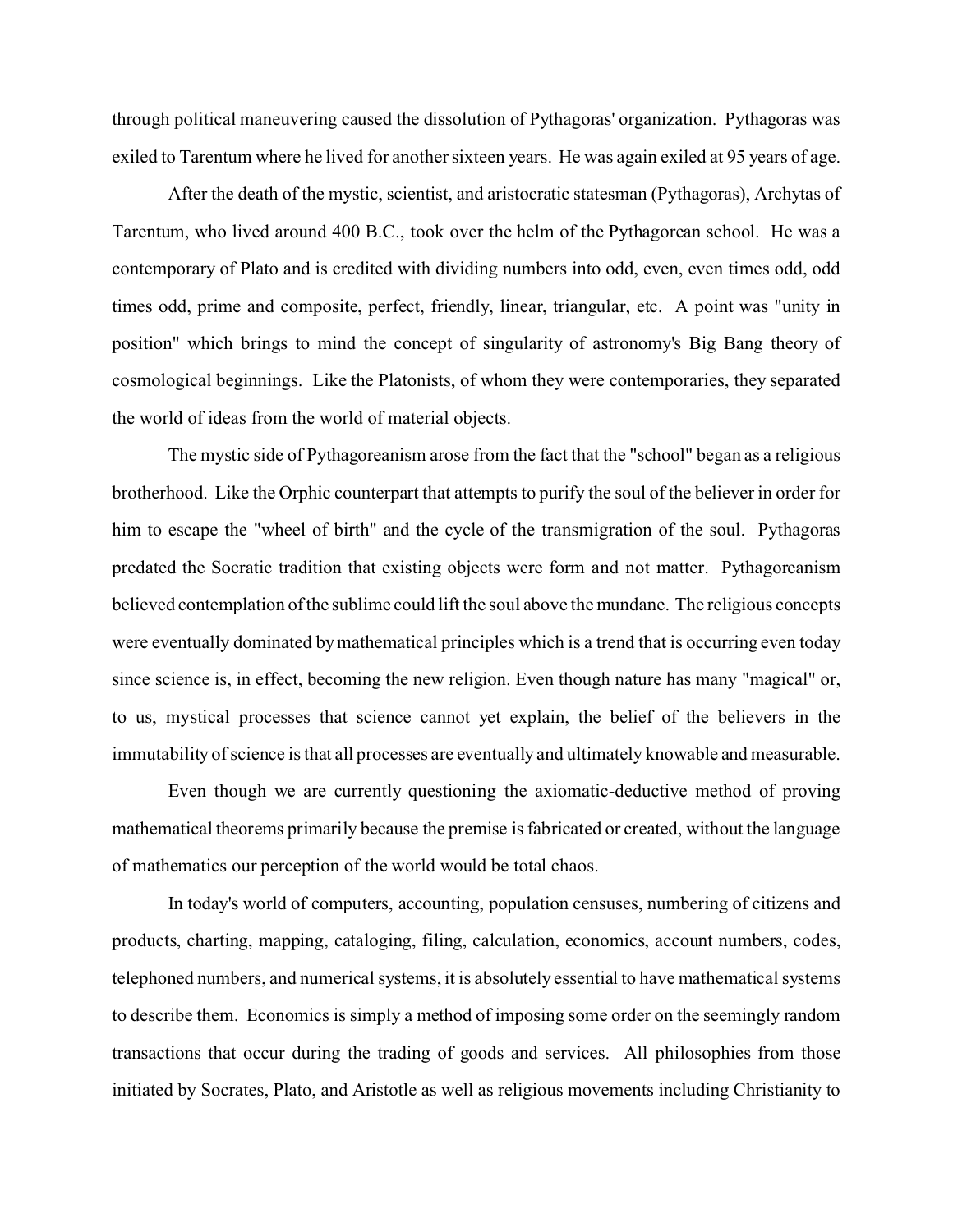Existentialism are in some way derived from Pythagorean origins. The thinkers/philosophers/mathematiciansEuclid(300B.C.),Archimedes,Ptolemy,Copernicus, Kepler, Galileo, Leonardo, Descartes, Huygens, Pascal, Newton (1642-1727), Leibniz, Kant, Euler, LaGrange, Gauss, Poincare, and Einstein, among others all were directly or indirectly influenced by the teachings of Pythagoras, who, it should be mentioned, got some of his mathematical thought from Egyptian and Oriental sources. On the mystical side of Pythagoreanism, the transmigration of souls could be interpreted as the transmission of knowledge through culture or the written word. The idea of the "kinship of all beings" could take the form of the idea of the evolution of the species. The transmigration of souls could also refer to genetically transferred information.

Since everything is number and therefore is in some way measurable, mathematics must be the purest (the closest to the Platonic forms) and therefore the most prevailing science of all the sciences. Anytime we are creating something new we are touching the mystic side of Pythagoreanism; anytime we are placing order and form on our existence and our interpretation of life processes we are expressing our debt to the contribution of the mathematical thought of Pythagoras.